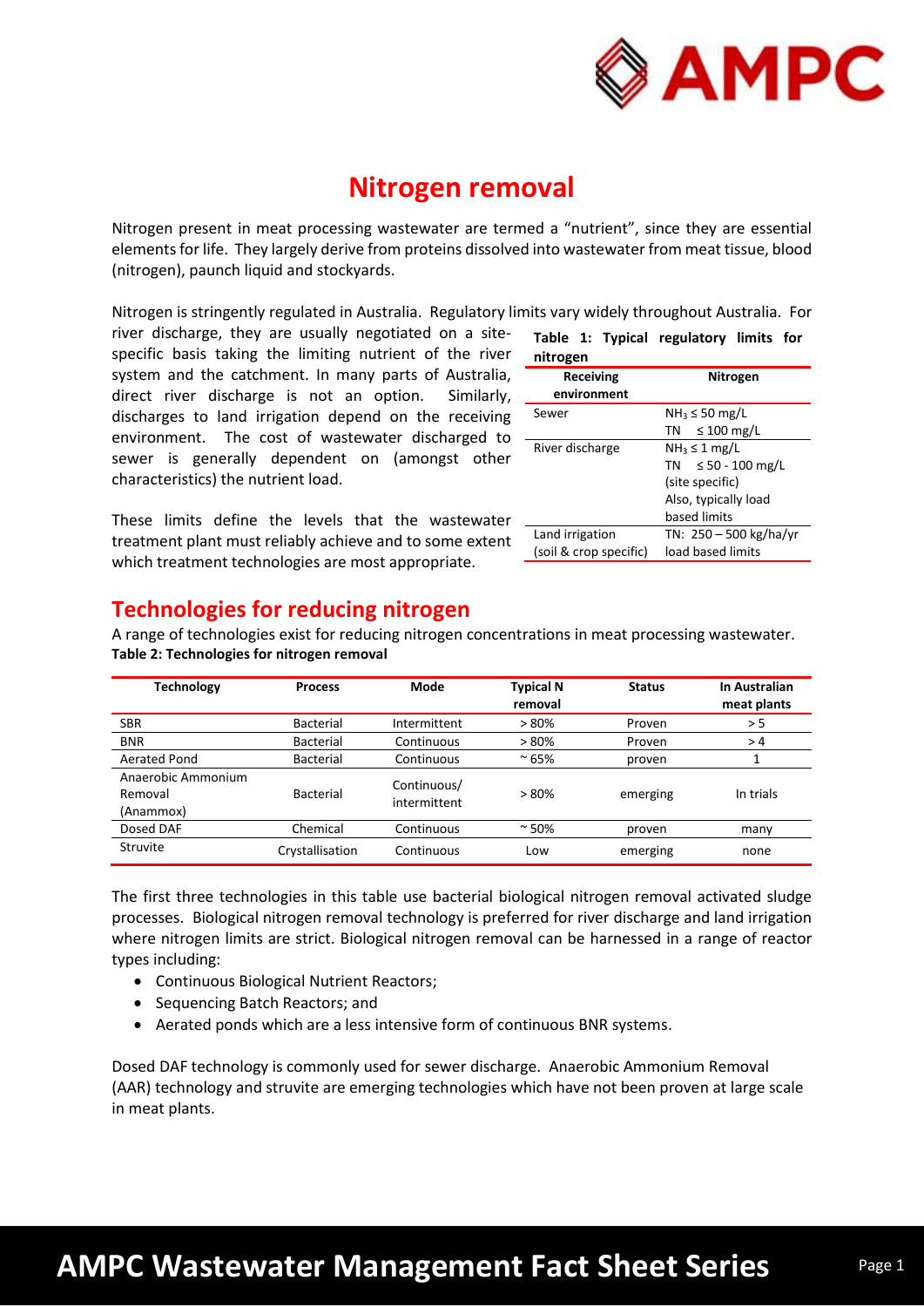

### **The Activated Sludge Biological Nutrient Removal (BNR) process**

An Activated Sludge Biological Nutrient Removal process achieves nitrogen removal in a two-step process.

**Step 1** is the nitrification process and is a multi-step reaction.

- Ammonia rich water from upstream CALs or anaerobic lagoons is converted to nitrite by ammonia oxidising bacteria.
- Nitrite is further oxidised to nitrate by nitrite oxidising bacteria.

Nitrification only changes the form of dissolved nitrogen in the wastewater, but it is an essential first step for removal. The nitrification process must occur in an aerated zone where oxygen is available. COD and BOD levels are kept as low as possible.

**Step 2** is the de-nitrification process where nitrate is reduced to nitrogen gas  $(N_2)$  by de-nitrifying bacteria. The  $N_2$  escapes the wastewater into the atmosphere. This step removes the nitrogen from the wastewater. The denitrification process occurs in the absence of oxygen and requires high levels of biodegradable COD.



The environment required for each step is radically different. The two technologies provide these two different environments in different ways. Provided the appropriate environment is present, the relevant bacterial will perform the reactions needed to reduce nitrogen levels.



In **Continuous BNR processes**, nitrification and denitrification are performed in different parts of the reactor. An example is the Biolac process where although the denitrification zones are not separated by walls from the nitrification zones, there are distinct areas allocated for each reaction. This requires the constant circulation of flow between zones to complete the reaction. Image: Teys, Beenleigh



In **Sequence Batch BNR processes**, nitrification and denitrification occur in the same reactor space, but at different times in the cycle. For example, the aeration system turns on for the nitrification part of the cycle, then switches off during the denitrification period. This saves the need for pumping large volumes of liquid around or for separate structures such as clarifiers.

Image: JBS, Dinmore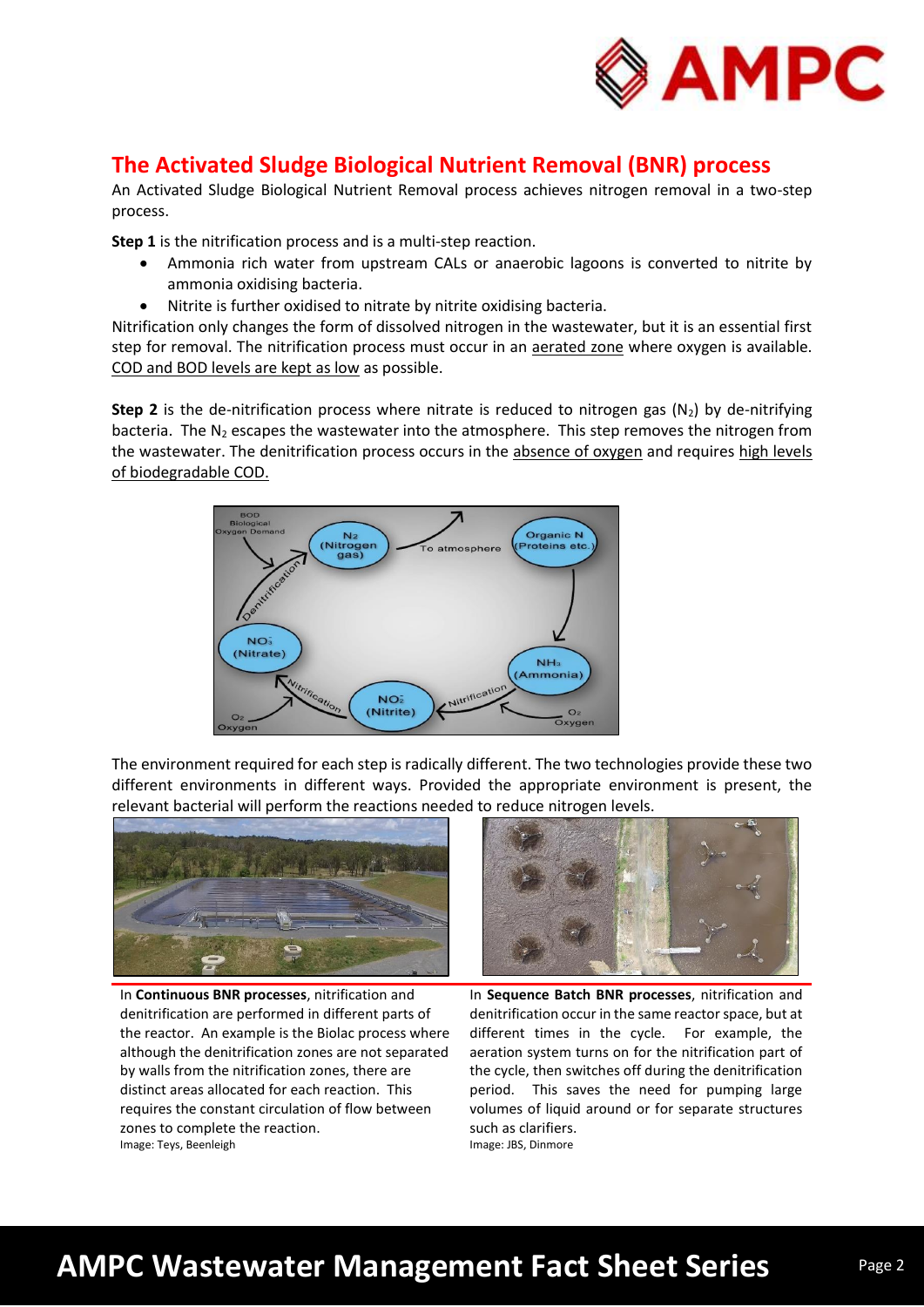

### **Continuous Activated Sludge BNR systems**

The main components of a modern Continuous Activated Sludge BNR systems include:



### **The anoxic (denitrification) basin or zone**

This basin or zone continually receives several streams including the main feed of ammonia-rich wastewater from the upstream CAL or anaerobic pond. This is a large volume stream containing the bulk of the new nitrogen load to the system. Unfortunately, the COD content of this stream is usually insufficient to provide all the COD needed for the denitrifying bacteria so additional COD is added. This can be an external carbon source such as ethanol or methanol, but this is expensive. Most systems divert a portion of the raw primary-treated wastewater to the anoxic basin to supply the carbon needed. Since this stream bypasses the upstream CAL, it is often termed the raw bypass. For some systems, this can be as high as 25% of the total wastewater flow.

The Return Activated Sludge is usually pumped out of the base of the clarifier and back to the anoxic zone. This ensures fast rates of treatment.

The denitrifying bacteria also require nitrate which is not present in the raw wastewater feed and must be supplied from the downstream aerated basin. In the anoxic basin, denitrifying bacteria catalyse the conversion of nitrate to nitrogen gas and consume COD in the process. The loss of nitrogen gas to the atmosphere removes it from the wastewater.



In the Biolac process, the upstream aerated zone provides the nitrate-rich water for the downstream anoxic zone so there is no separate recycle stream. The basin is usually mixed in a manner to minimise the presence of oxygen, for example with submerged mixers. Image: Teys, Beenleigh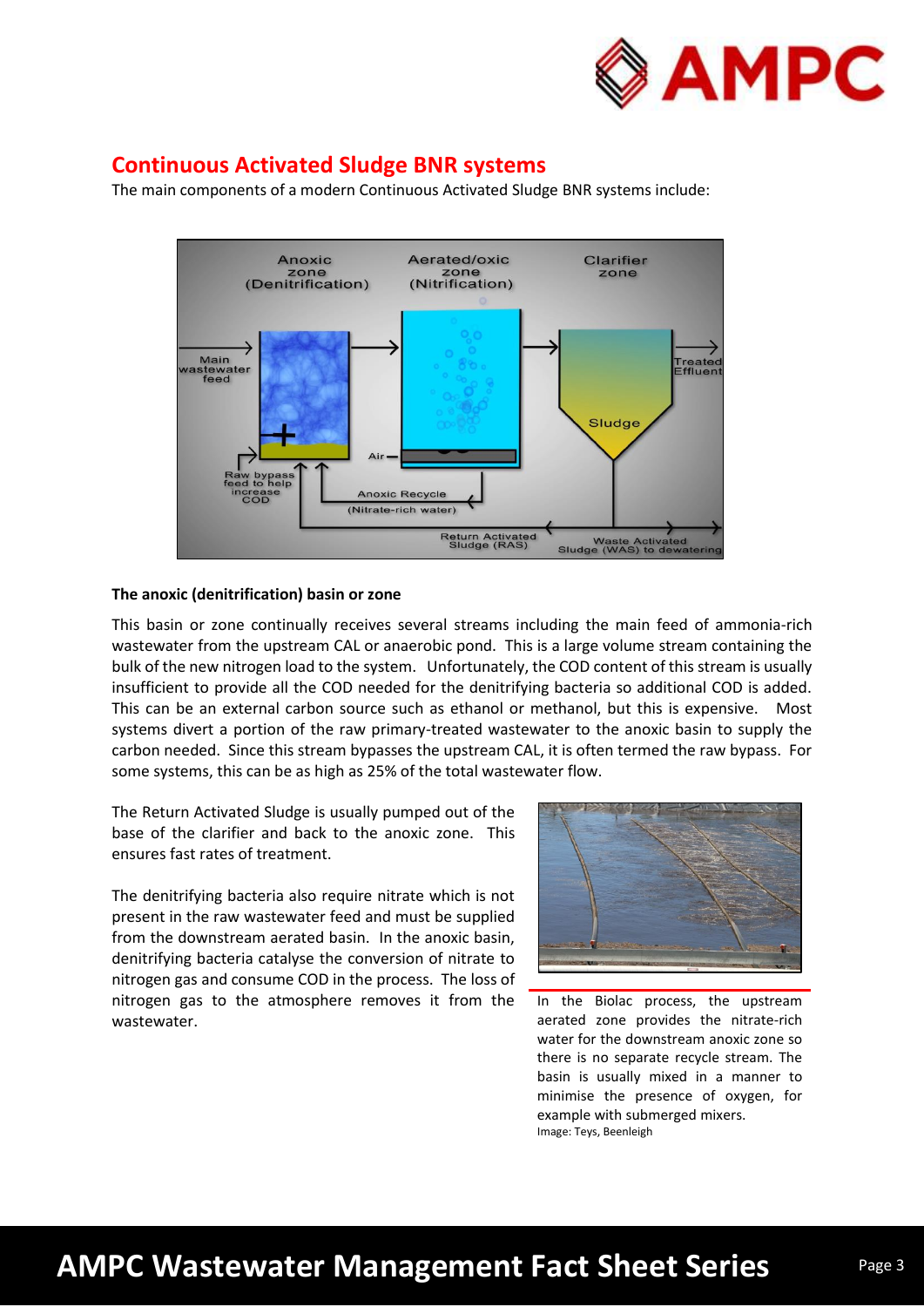

### **The oxic (nitrification) basin or zone**

The wastewater continually flows out of the anoxic basin or zone into the aerated basin or zone which maintains high dissolved oxygen concentrations.

- This supports two important reactions. Firstly, COD removal. Heterotrophic bacteria consume any remaining biodegradable COD aerobically to form new cells and CO<sub>2</sub>. These excess cells must be continually removed as Waste Activated Sludge.
- Secondly nitrification occurs in the presence of the high dissolved oxygen and low COD levels where nitrifying bacteria in the flocs convert the ammonia to nitrate. The acid released by the nitrification process is neutralised by the alkalinity generated by both the upstream CAL or anaerobic pond and denitrification.

### **Clarifier**

The contents of the aerated basin flow continually into the clarifier. In the clarifier, the bacterial floc settles out of the water column in the still environment provided. The treated effluent overflows the clarifier usually through some kind of weir system and should contain low total suspended solid levels, typically less than 20 - 50 mg/L.

The settled sludge is pumped out of the base of the clarifier and split into the sludge to be recycled and sludge to be pumped to the dewatering plant for disposal. In red meat processing



Clarifier weir Image: Teys, Beenleigh

wastewater treatment plants the dewatering device is typically a belt filter press or decanter centrifuge. The sludge stream is injected with a suitable polymer which promotes large, stable flocs for dewatering. The mixture is pumped to the dewatering device which removes large quantities of water from it and generates a dewatered sludge cake. Ideally this cake should have a consistency somewhat like wet cardboard. The filtrate is returned to the head of the system. The sludge cake is disposed to an appropriate waste management facility such as composting or landfill.

### **Sequence Batch Reactor BNR**

Sequencing Batch Reactors undertake the activated sludge process in batches. Rather than performing the anoxic, aerated and settling processes in different specialised tanks each with their own equipment, in the sequencing batch reactors all stages are performed in one tank or pond, but at different times. Note that the same biological processes are used. Only the reactor is different. In a sequence batch reactor a time-based control strategy is employed. This strategy is built around a "cycle" consisting of a number of "phases".



SBR Cycle with 5 phases totalling 480 minutes

Each of these phases establishes the environment conducive to the process required by controlling the entry/exit of streams and operation of equipment. This is automated using PLC control. Once the Sequencing Batch Reactor has completed a cycle, the cycle clock resets to zero and the sequencing batch reactors repeats the cycle with a new batch of wastewater.

Waste Activated Sludge must still be removed during aerate & fill phase. The WAS is dewatered in exactly the same manner as for continuous biological removal plants.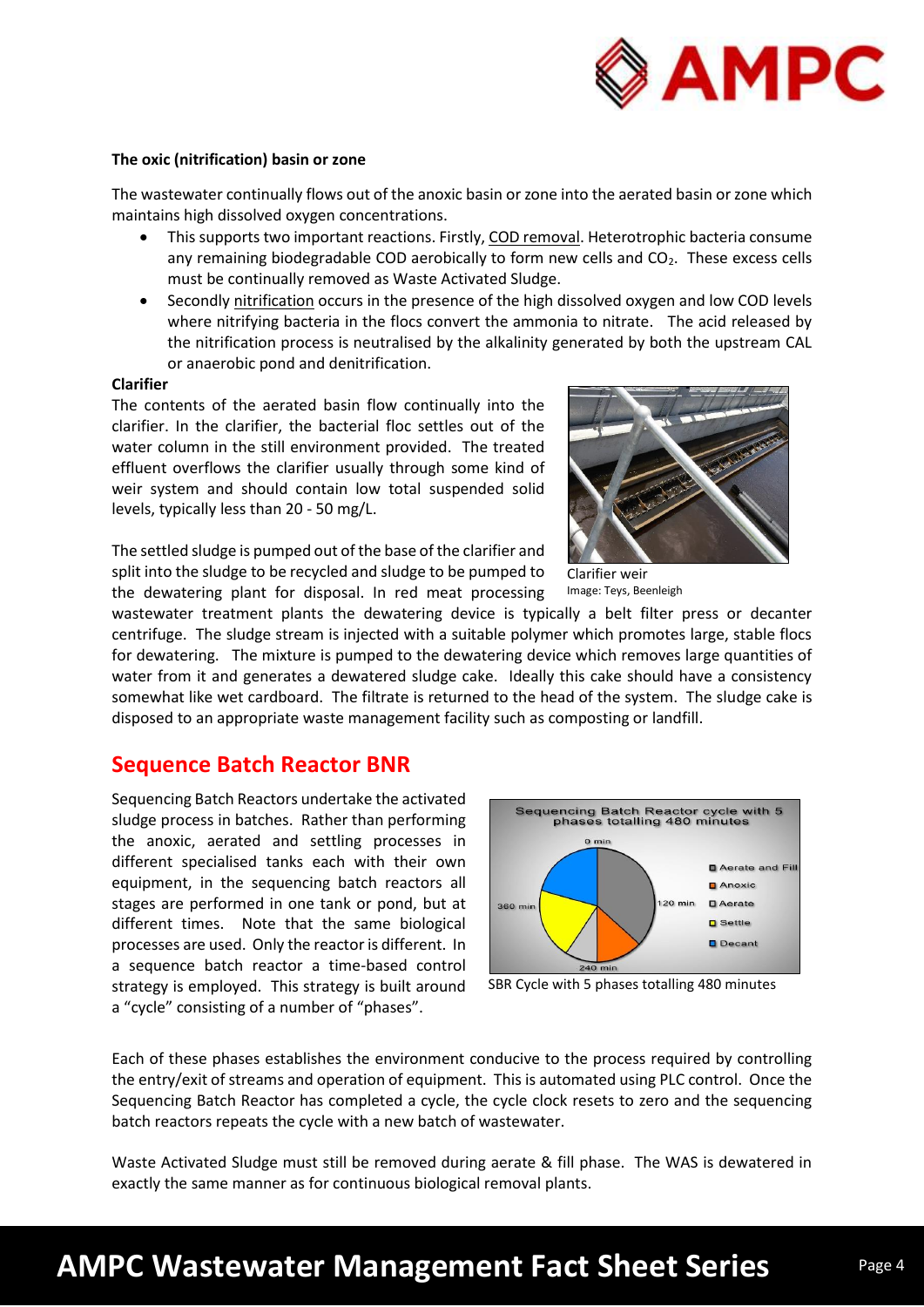

#### **Table 3: Properties of Continuous activated sludge systems and Sequencing Batch Reactors**

| <b>Positives</b>                                                                          | <b>Negatives</b>                                                         |  |  |  |  |
|-------------------------------------------------------------------------------------------|--------------------------------------------------------------------------|--|--|--|--|
| <b>Continuous activated sludge BNR systems</b>                                            |                                                                          |  |  |  |  |
| • Low maintenance                                                                         | • Not very flexible to changes in wastewater volume or                   |  |  |  |  |
| • Relatively robust                                                                       | quality.                                                                 |  |  |  |  |
| • Relatively easy to operate                                                              | • High operating & capital costs                                         |  |  |  |  |
| . High effluent quality able to meet current and                                          | • Large amounts of sludge production                                     |  |  |  |  |
| anticipated future discharge requirements                                                 | • Large volumes of wastewater are circulated.                            |  |  |  |  |
|                                                                                           | • Skilled operators are required to operate system                       |  |  |  |  |
| <b>Sequencing Batch Reactors</b>                                                          |                                                                          |  |  |  |  |
| • High degree of operational flexibility (to changes in<br>wastewater volume or quality). | • Higher level of control required compared to continuous<br>BNR.        |  |  |  |  |
| • Lower capital cost than continuous BNR since<br>expensive clarifiers are not required.  | • Batch operation means that upstream storage required if<br>only 1 SBR. |  |  |  |  |
| • High degree of automation.                                                              | • Requires knowledgeable and experienced operators.                      |  |  |  |  |
| • Small footprint.                                                                        | • Equalization prior to discharge may be required due to                 |  |  |  |  |
| • High effluent quality able to meet current and                                          | discontinuous discharge.                                                 |  |  |  |  |
| anticipated future discharge requirements.                                                | • Large amounts of sludge production.                                    |  |  |  |  |

### **Legislative and regulatory requirements**

Direct regulatory requirements concerning nutrient removal will be stated in the facility's environmental protection licence, permit or approval which is issued by State Government. The main focus is usually on minimising the risk of odour and the appropriate off-site transport and disposal of the dewatered waste solids.

### **Operator Responsibilities**

### **Recommended day-to-day operator responsibilities include:**

Activated sludge BNR systems are extremely responsive due to their relatively short hydraulic retention times and their high bacterial concentrations (MLSS) which are typically of the order of 4 – 6,000 mg/L. Consequently, it is important that their performance is monitored daily. It is critical that any changes to system operation are made in a considered manner and in accordance with the designer's operating parameters. This is because impacts from some changes may take up to a month to surface (especially where sludge age is long).

### **Common responsibilities include:**

#### **Maintain MLSS Levels in the system**

- □ Measure MLSS concentration (mg/L) daily as this defines the need for dewatering to maintain the operating MLSS and sludge age setpoint. Sample at the mixed contents of basin; during aerate & fill phase (SBR).
- □ Run the dewatering device to dewater the WAS. This includes checking polymer level, starting the device, ensuring the DWAS is of good consistency and dry solids and checking the filling of the DWAS transport.
- $\Box$  Clean dewatering area after completion.
- □ Check RAS pumps are operating properly. If a Continuous BNR system also check the anaerobic main stream control valve operates correctly.
- □ Record the WAS flow dewatered (needed to estimate sludge age).
- $\Box$  Calculate sludge age.

### **Maintain aeration system**

- □ Maintenance (e.g. diffuser cleaning and/or replacement).
- $\Box$  Check Dissolved Oxygen (DO) levels in aeration & anoxic basins to ensure they are at design settings.
- $\Box$  Warn supervisor if DO can't be maintained.